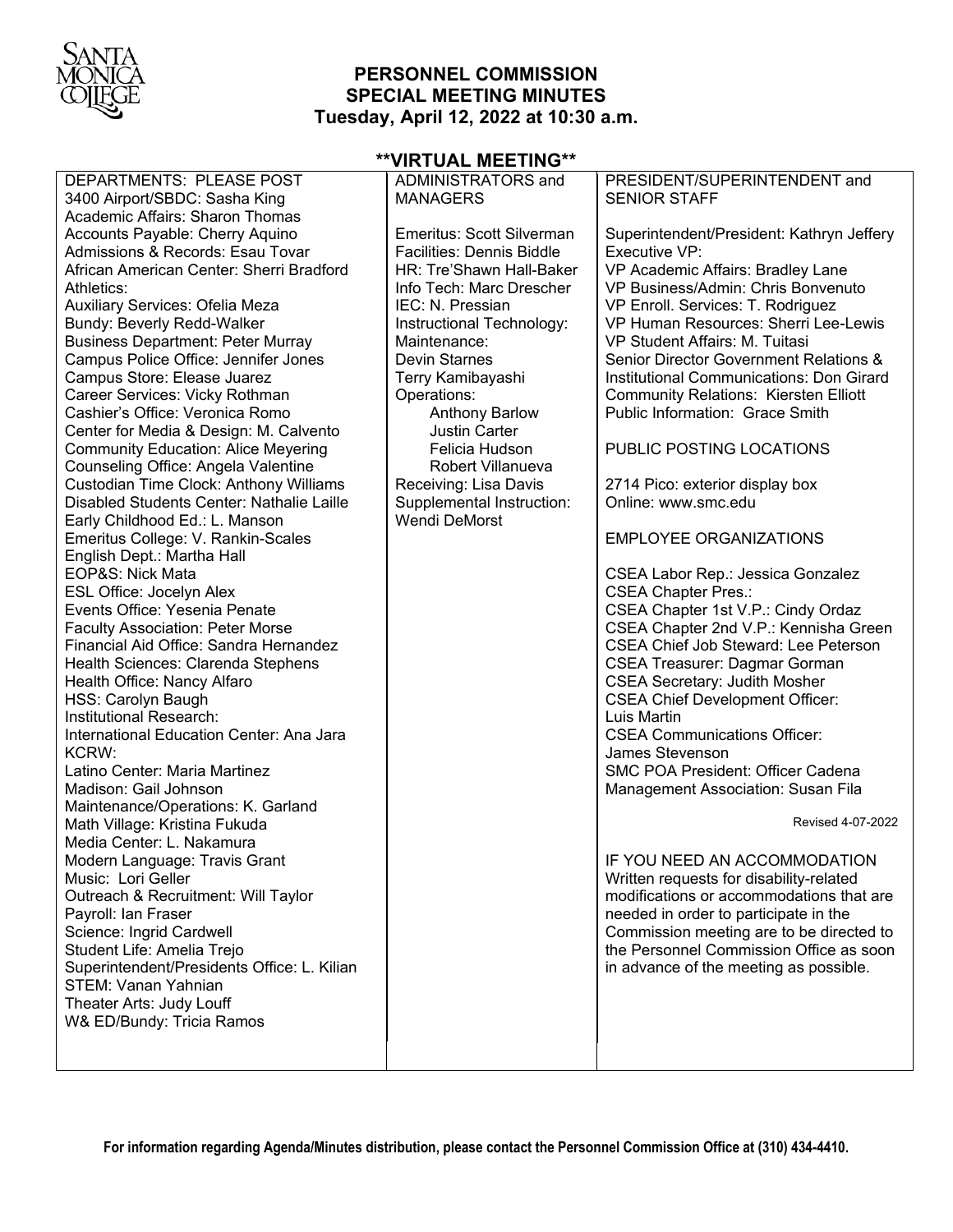#### Santa Monica College Special Personnel Commission Meeting Minutes Tuesday, April 12, 2022

## PUBLIC PARTICIPATION FOR VIRTUAL MEETINGS

During the COVID-19 (Coronavirus) Global Pandemic, the Board of Trustees has determined in accordance with Government Code Section 54953 that as a result of the ongoing emergency that meeting in person would present imminent risks to the health and safety of the attendees at public meetings. The Zoom format used for College public meetings ensures public participation and provides an opportunity for the public to directly address the body. Members of the public have the right to request to make public comments until such time as the public comment period is over. Members of the public may address the Committee and public participation can occur in one of two ways. Members of the public can submit written comments to be read during the public meeting or they may speak during the Zoom meeting.

Individuals wishing to speak or submit written comments to be read at the meeting are requested to send an email to personnel commission@smc.edu, by no later than 9:30 a.m. on Tuesday, April 12, 2022. The email should include the following information:

### **Name Department (optional) Topic or Agenda Item # to be addressed Comments to be read (if submitting written comments)**

Instructions for Speaking to the Commission through Zoom

Speakers may address any specific agenda item, or may provide general comments during the "Public Comments" period. When it is time for the speakers to address the Commission, their name will be called and the microphone on their Zoom account will be activated. A speaker's Zoom Profile should match their real name to expedite this process. After the comment has been given, the microphone for the speaker's Zoom profile will be muted.

All public comments will be subject to the general rules set forth below.

- Five minutes is allotted to each speaker per topic. If there are more than four speakers on any topic or item, the Commission reserves the option of limiting the time for each speaker. A speaker's time may not be transferred to another speaker.
- Each speaker is limited to one presentation per specific agenda item before the Commission, and to one presentation per Commission meeting on non-agenda items.
- Five minutes is allotted to each speaker per topic for general public comments. The speaker must adhere to the topic. Individuals wishing to speak during the Public Comments will be called upon during Public Comments.

Any person who disrupts, disturbs, or otherwise impedes the orderly conduct of any meeting by uttering loud, threatening, or abusive language or engaging in disorderly conduct, shall, at the discretion of the presiding officer or majority of the Committee, be requested to be orderly and silent and/or removed from the meeting.

No action may be taken on items of business not appearing on the agenda.

Reference: Merit Rule 2.2.8 Government Code sections 54954.2, 54954.3, 54957.9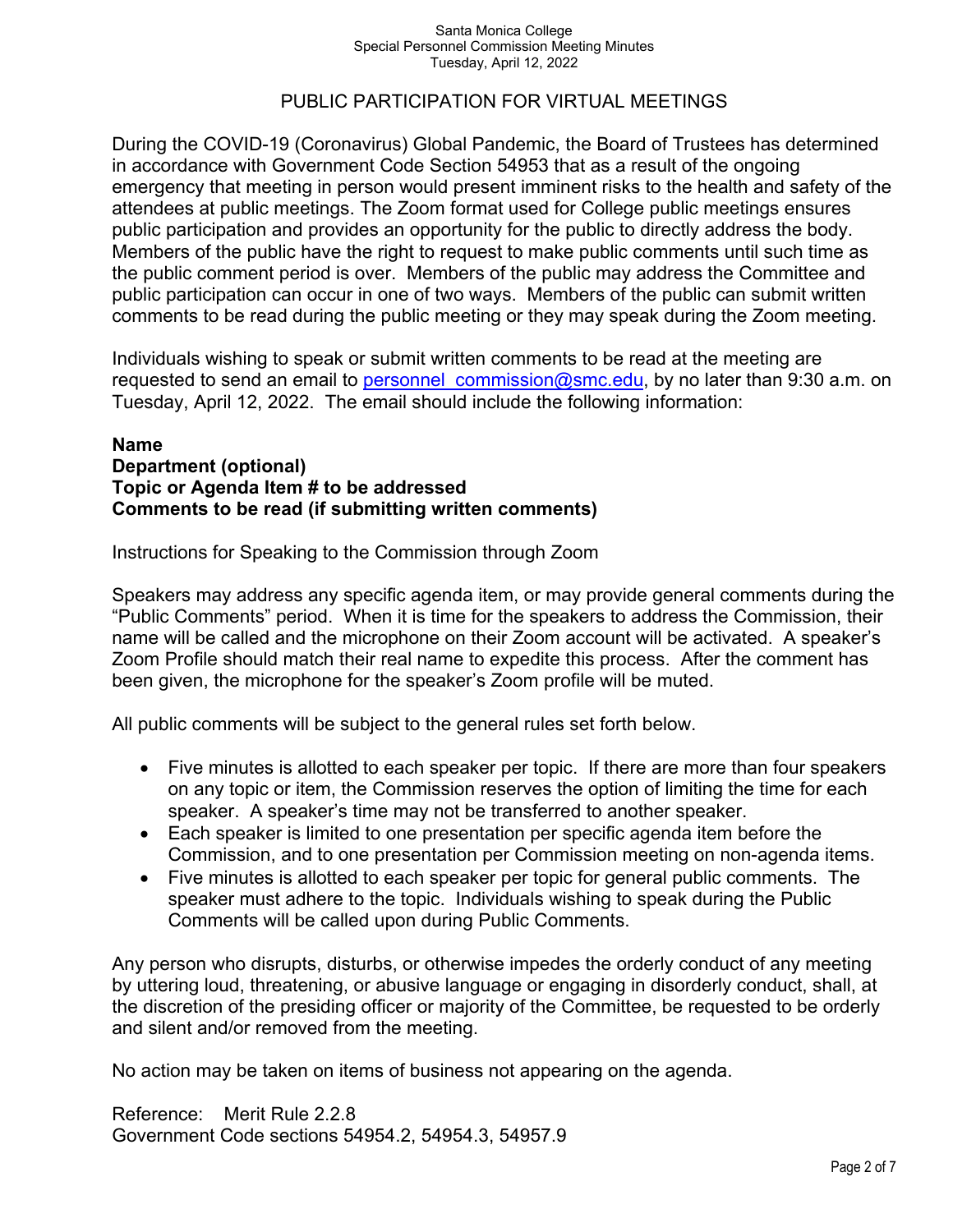# **PUBLIC SESSION: 10:30 a.m.**

## **I. ORGANIZATIONAL FUNCTIONS**

# A. Call to Order **10:31 AM**

B. Roll Call

| <b>Commissioner</b>            | <b>Present</b> | <b>Absent</b> |
|--------------------------------|----------------|---------------|
| Dr. Joseph Metoyer, Jr., Chair |                |               |
| Joy Abbott, Vice Chair         |                |               |
| Deborah Jansen                 |                |               |
| Lawrence Leone                 |                |               |
| <b>Barbara Greenstein</b>      |                |               |

C. Public Comments (Non Actionable Comments from those in attendance)

## **No Public Comments**

### **II. AGENDA REPORTS – MAJOR ITEMS OF BUSINESS**

| Item                                                |   |
|-----------------------------------------------------|---|
| APPROVAL OF ADVANCED STEP PLACEMENT:                |   |
| <b>COMMUNITY COLLEGE POLICE CAPTAIN</b>             | 5 |
| REQUEST TO CERTIFY FROM ALTERNATE ELIGIBILITY LIST: |   |
| • ADMINISTRATIVE CLERK                              |   |
| • SKILLED MAINTENANCE WORKER II                     |   |
| <b>RATIFICATION OF ELIGIBILITY LISTS</b>            |   |

### **III. ADJOURNMENT**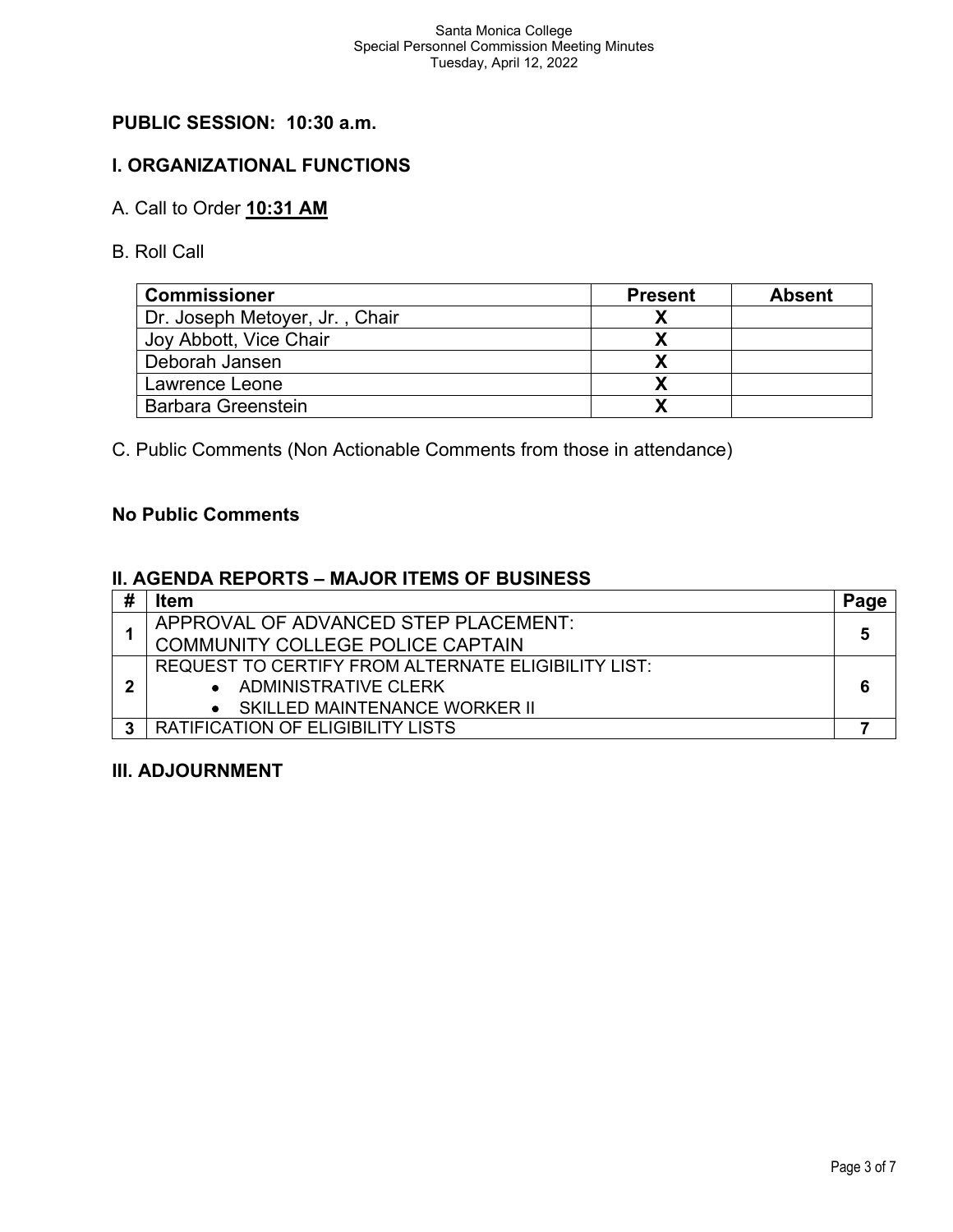| Agenda Report No. | 1                                                       |
|-------------------|---------------------------------------------------------|
| <b>Subject</b>    | APPROVAL OF ADVANCED STEP PLACEMENT:                    |
|                   | <b>COMMUNITY COLLEGE POLICE CAPTAIN</b>                 |
| <b>Date</b>       | April 12, 2022                                          |
| To                | <b>Members of the Personnel Commission</b>              |
| <b>From</b>       | <b>Carol Long, Director of the Personnel Commission</b> |

It is requested that the Personnel Commission approve an initial salary placement for Jere Romano, Community College Police Captain, at **Range M31, Step D** on the Classified Management Salary Schedule.

The Minimum Qualifications for this position include a Bachelor's degree in a closely related field, and eight years of experience in a sworn Peace Officer position, including two years of recent experience in a supervisory or management position at the rank of Sergeant or above. Possession of a POST Supervisory Certificate is required at the time of appointment. Possession of a POST Management Certificate is required within 24 months of appointment.

This candidate possesses an Associate's degree and a Post Supervisory Certificate. In addition, he possesses over 14 years of experience as a Police Sergeant, and approximately 14 years of additional experience as a Police Officer.

## **Merit Rule 12.2.4 B (4) Salary on Employment**

The maximum initial salary placement is the third step on the salary schedule, unless approval for higher initial salary placement is granted by the Personnel Commission,

Superintendent/President, and the appropriate appointing authority. In order to be considered for initial salary placement above Step C, candidates must have more than four (4) additional years of training and experience beyond the years indicated in the class qualifications, and two or more of the criteria listed in 12.2.4.B.3. must be present.

| <b>Disposition by the Commission</b> |                              |
|--------------------------------------|------------------------------|
| <b>Motion made by:</b>               | <b>Joy Abbott</b>            |
| Seconded by:                         | <b>Barbara Greenstein</b>    |
| Ayes:                                | 4                            |
| Nays:                                |                              |
| <b>Abstentions:</b>                  | 1-Lawrence Leone Not Present |
| <b>Amendments/Comments</b>           |                              |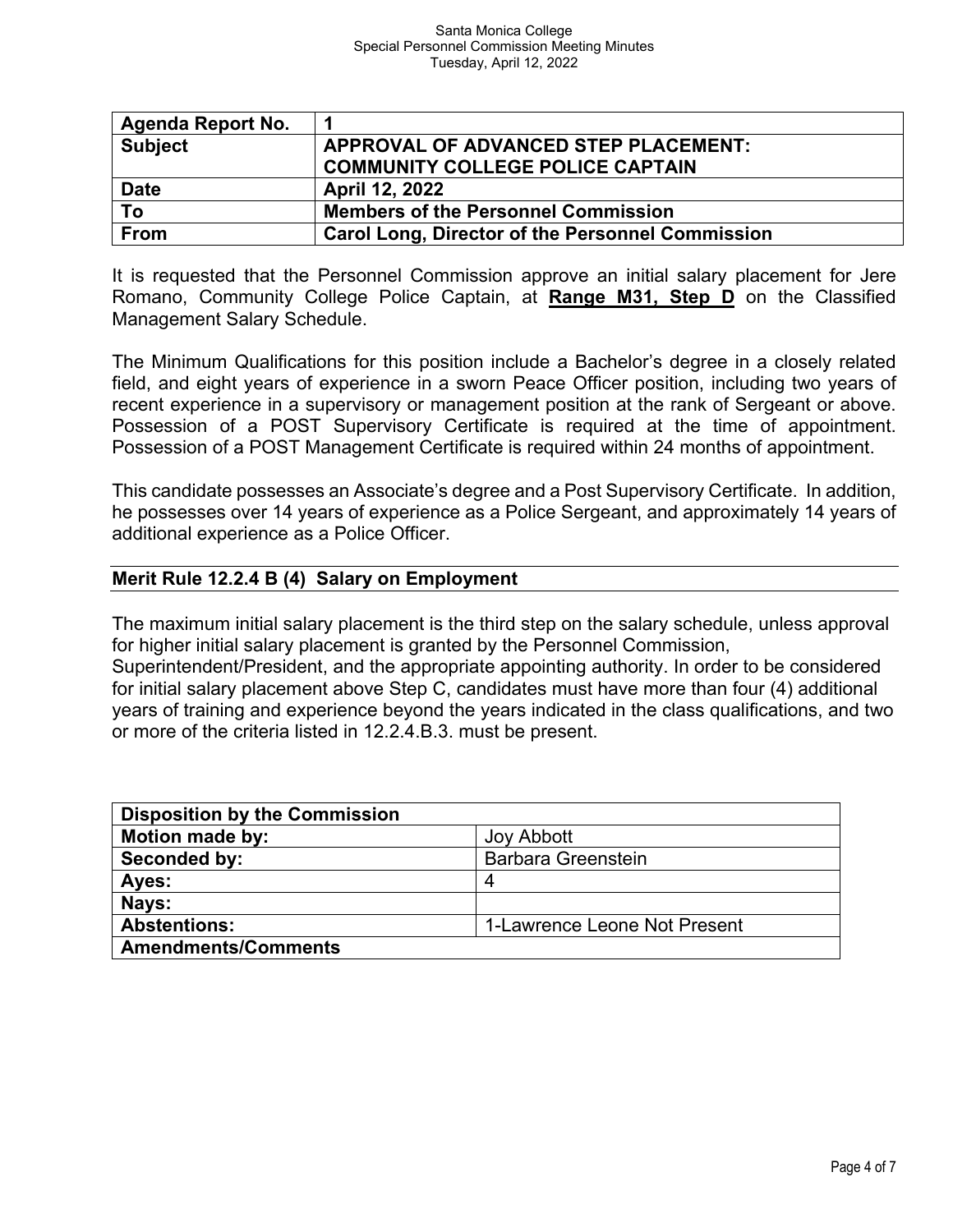| <b>Agenda Report No.</b> | 2                                                          |
|--------------------------|------------------------------------------------------------|
| <b>Subject</b>           | <b>REQUEST TO CERTIFY FROM ALTERNATE ELIGIBILITY LIST:</b> |
|                          | • ADMINISTRATIVE CLERK                                     |
|                          | • SKILLED MAINTENANCE WORKER II                            |
| <b>Date</b>              | April 12, 2022                                             |
| To                       | <b>Members of the Personnel Commission</b>                 |
| From                     | <b>Carol Long, Director of the Personnel Commission</b>    |

## **BACKGROUND**

There is currently no active eligibility list for Administrative Clerk. There are currently two active eligibility lists for Student Services Clerk. These lists expire on December 8, 2022. One list is for promotional candidates; the second list is for candidates who are not currently permanent employees with Santa Monica College. The duties of the Administrative Clerk include a significant portion of the duties included in the Student Services Clerk classification, and the necessary skills and knowledge for Administrative Clerk were adequately tested in the examination for Student Services Clerk.

There is currently no active eligibility list for Skilled Maintenance Worker II. There is currently an active eligibility list for Carpenter. This list expires on April 10, 2023. The duties of the Skilled Maintenance Worker II include a significant portion of the duties included in the Carpenter classification, and the necessary skills and knowledge for Skilled Maintenance Worker II were adequately tested in the examination for Carpenter.

Merit Rule 6.3.13 states the following:

- A. If there is no eligibility list for the class in which a vacancy occurs, certification may be made from a list for another class at the same or a higher salary level provided:
	- 1. The duties and qualifications of the class for which the examination was given include substantially all of the duties of the position to be filled.
	- 2. The Personnel Commission finds that the use of the list is in the best interest of the District and that the necessary skills and knowledge were adequately tested in the examination.

#### **RECOMMENDATION**

It is recommended that the Commission approve the use of the Student Services Clerk eligibility lists to certify eligible(s) to any current and upcoming vacancies for Administrative Clerk. In addition, it is recommended that the Commission approve the use of the Carpenter eligibility list to certify eligible(s) to any current and upcoming vacancies for Skilled Maintenance Worker II.

| <b>Disposition by the Commission</b> |                              |
|--------------------------------------|------------------------------|
| <b>Motion made by:</b>               | <b>Barbara Greenstein</b>    |
| Seconded by:                         | <b>Joy Abbott</b>            |
| Ayes:                                | 4                            |
| Nays:                                |                              |
| <b>Abstentions:</b>                  | 1-Lawrence Leone Not Present |
| <b>Amendments/Comments</b>           |                              |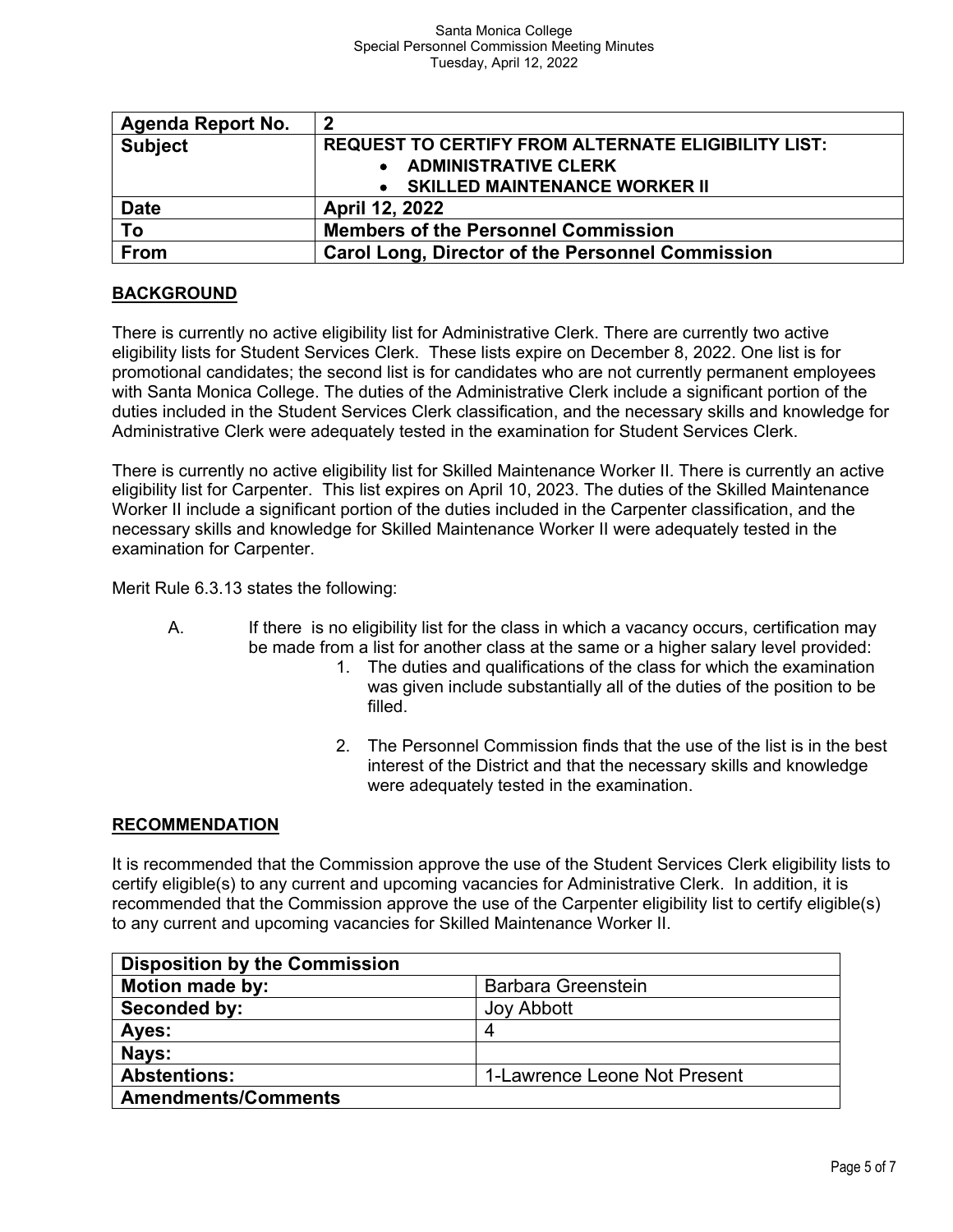#### Santa Monica College Special Personnel Commission Meeting Minutes Tuesday, April 12, 2022

| <b>Agenda Report No.</b> | -3                                                      |
|--------------------------|---------------------------------------------------------|
| <b>Subject</b>           | <b>RATIFICATION OF ELIGIBILITY LISTS</b>                |
| <b>Date</b>              | April 12, 2022                                          |
| To                       | <b>Members of the Personnel Commission</b>              |
| <b>From</b>              | <b>Carol Long, Director of the Personnel Commission</b> |

| <b>Class Title</b>                                         | <b>Field of</b><br><b>Competition</b> | <b>Promotional</b> | <b>Total On List</b> | <b>Expiration</b><br><b>Date</b> |
|------------------------------------------------------------|---------------------------------------|--------------------|----------------------|----------------------------------|
| <b>Accounting Technician</b>                               | Promotional                           | 3                  |                      | 4/4/2023                         |
| <b>Associate Programmer Analyst</b>                        | Merged<br>Promotional<br>and Open     |                    | 10                   | 3/30/2023                        |
| <b>International Student Services</b><br><b>Specialist</b> | Promotional                           | 3                  | 3                    | 9/22/2022                        |
| Stage Construction Technician -<br>Sound                   | Promotional<br>and Open               | 0                  | 11                   | 3/28/2023                        |

| <b>Disposition by the Commission</b> |                           |
|--------------------------------------|---------------------------|
| <b>Motion made by:</b>               | Deborah Jansen            |
| Seconded by:                         | <b>Barbara Greenstein</b> |
| Ayes:                                | 5                         |
| Nays:                                |                           |
| <b>Abstentions:</b>                  |                           |
| <b>Amendments/Comments</b>           |                           |